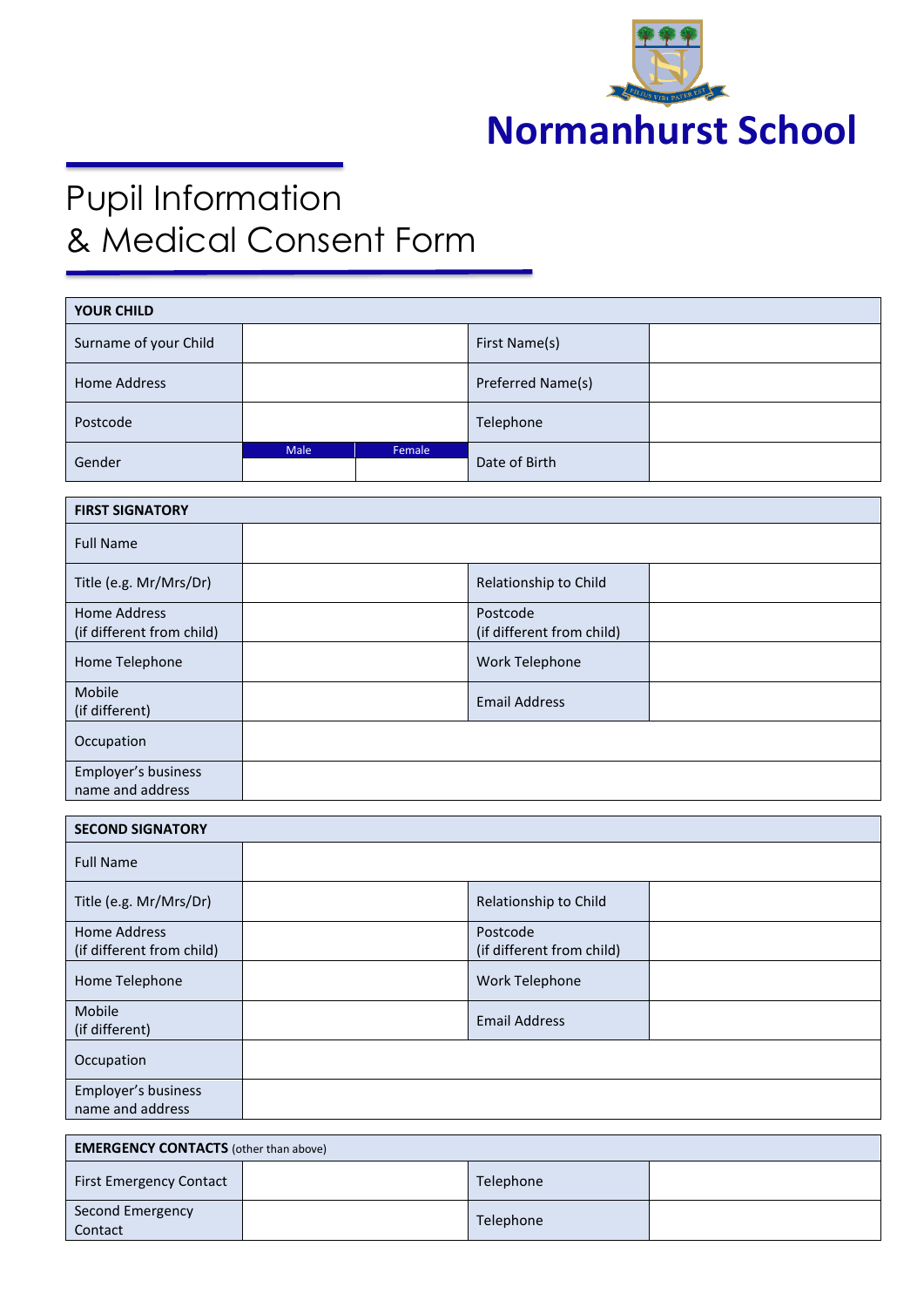| <b>G.P'S DETAILS</b> |  |                 |  |
|----------------------|--|-----------------|--|
| G.P's Name           |  |                 |  |
| G.P's Address        |  | G.P's Telephone |  |

| ETHNIC ORIGIN - PLEASE TICK ONE BOX ONLY                   |                                |                               |  |
|------------------------------------------------------------|--------------------------------|-------------------------------|--|
| <b>White</b>                                               |                                | <b>Black or Black British</b> |  |
| <b>British</b>                                             |                                | Caribbean                     |  |
| Irish                                                      |                                | African                       |  |
| Any other White Background                                 |                                | Any other Black Background    |  |
| <b>Asian or Asian British</b>                              |                                | <b>Mixed</b>                  |  |
| Indian                                                     |                                | White and Black Caribbean     |  |
| Pakistani                                                  |                                | White and Black African       |  |
| Bangladeshi                                                |                                | White and Asian               |  |
| Any other Asian Background                                 |                                | Any other Mixed Background    |  |
|                                                            | <b>Other Ethnic Background</b> |                               |  |
| Chinese                                                    |                                | Any other Ethnic Background   |  |
| Ethnic Background Unknown                                  |                                |                               |  |
| I do not wish an ethnic background category to be recorded |                                |                               |  |

| <b>NATIONALITY</b>     |  |                        |  |
|------------------------|--|------------------------|--|
| Nationality            |  | Child's First Language |  |
| Other Languages Spoken |  |                        |  |

| I COMMUNICATION                                                               |  |  |
|-------------------------------------------------------------------------------|--|--|
| I is there joint responsibility for the child?                                |  |  |
| If parents are separated, with which parent should the school<br>communicate? |  |  |

| OTHER PEOPLE WITH PARENTAL RESPONSIBILITY<br>Please provide the name(s) and current address(es) of any other person with parental responsibility (i.e. legal responsibility) for the above named child.<br>This may be a legal guardian or step parent and their consent to the child attending the school will be required if an offer of a place is made. |          |                       |  |  |
|-------------------------------------------------------------------------------------------------------------------------------------------------------------------------------------------------------------------------------------------------------------------------------------------------------------------------------------------------------------|----------|-----------------------|--|--|
| <b>Full Name</b>                                                                                                                                                                                                                                                                                                                                            |          |                       |  |  |
| Title (e.g. Mr/Mrs/Dr)                                                                                                                                                                                                                                                                                                                                      |          | Relationship to Child |  |  |
| Home Address                                                                                                                                                                                                                                                                                                                                                | Postcode |                       |  |  |

| <b>PAYMENT OF FEES</b><br>If someone other than the first and/or second signatories is to pay the school fees for your child please provide their details below. |  |                          |  |
|------------------------------------------------------------------------------------------------------------------------------------------------------------------|--|--------------------------|--|
| <b>Full Name</b>                                                                                                                                                 |  |                          |  |
| Title (e.g. Mr/Mrs/Dr)                                                                                                                                           |  | Relationship to Child    |  |
| Home Address                                                                                                                                                     |  | <b>Contact Telephone</b> |  |
| Postcode                                                                                                                                                         |  | <b>Email Address</b>     |  |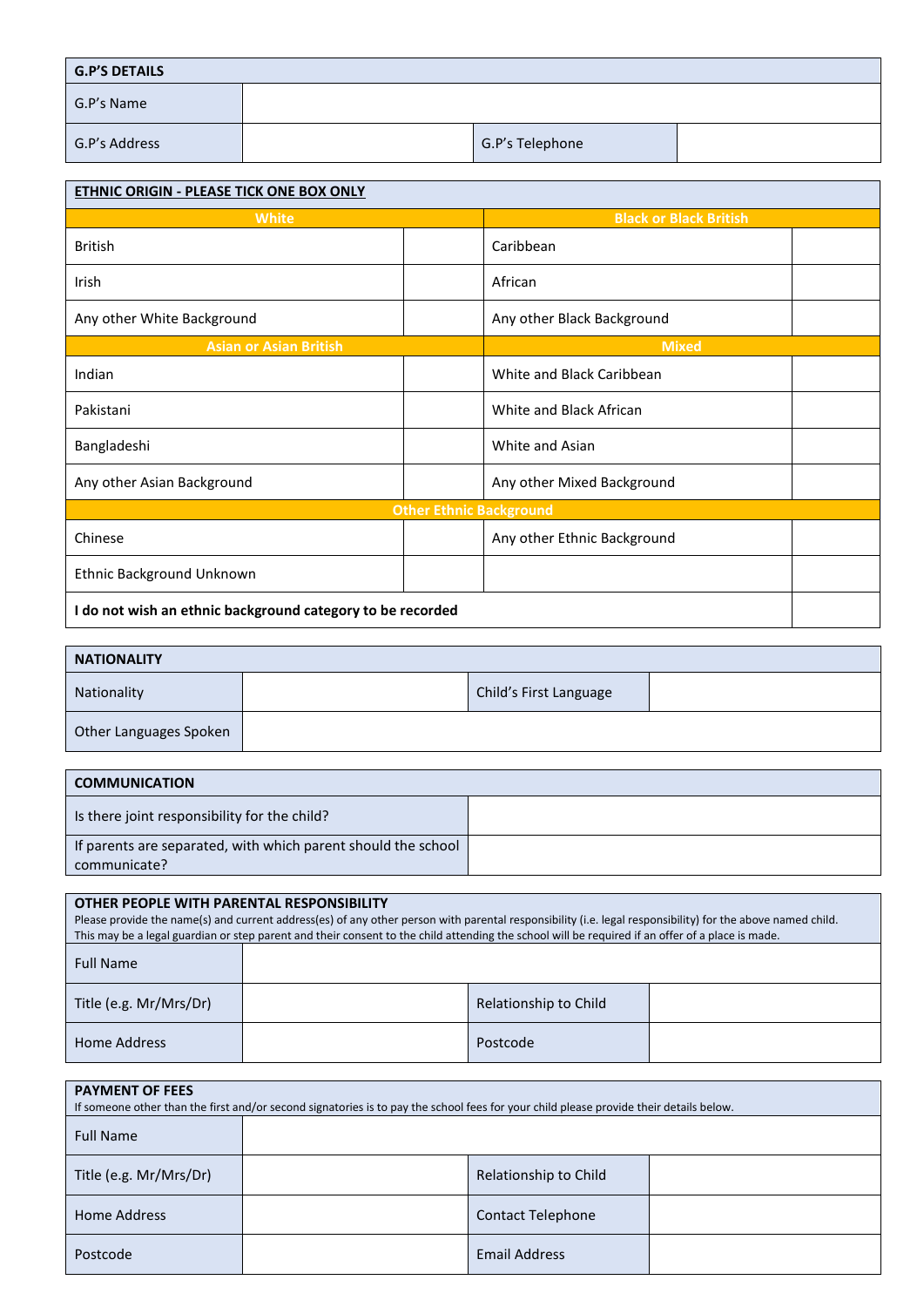| <b>HEALTH/SPECIAL NEEDS</b>                                                                                                                                        |            |           |                |  |
|--------------------------------------------------------------------------------------------------------------------------------------------------------------------|------------|-----------|----------------|--|
|                                                                                                                                                                    | <b>Yes</b> | <b>No</b> | <b>Details</b> |  |
| Is your child in good health?                                                                                                                                      |            |           |                |  |
| Is he/she attending hospital for any treatment?                                                                                                                    |            |           |                |  |
| Has he/she any skin troubles such as eczema?                                                                                                                       |            |           |                |  |
| Does he/she suffer from asthma/bronchitis?                                                                                                                         |            |           |                |  |
| Does he/she suffer from any of the following?<br>Heart problems<br>$\bullet$<br>Kidney disease<br>٠<br>Epilepsy, fainting or dizziness<br>Diabetes $-$ type 1 or 2 |            |           |                |  |
| Does he/she have any hearing problems?                                                                                                                             |            |           |                |  |
| Does he/she have any eye problems, including<br>colour blindness or needing glasses/lenses?                                                                        |            |           |                |  |
| Does he/she have any disabilities?                                                                                                                                 |            |           |                |  |

| <b>INFECTIOUS CONDITIONS</b>                                                                                                                                                                                                                            |     |           |                               |  |
|---------------------------------------------------------------------------------------------------------------------------------------------------------------------------------------------------------------------------------------------------------|-----|-----------|-------------------------------|--|
|                                                                                                                                                                                                                                                         | Yes | <b>No</b> | Approximate date of infection |  |
| Mumps                                                                                                                                                                                                                                                   |     |           |                               |  |
| Rubella                                                                                                                                                                                                                                                 |     |           |                               |  |
| Chicken pox                                                                                                                                                                                                                                             |     |           |                               |  |
| Measles                                                                                                                                                                                                                                                 |     |           |                               |  |
| Glandular fever                                                                                                                                                                                                                                         |     |           |                               |  |
| $\cdot$ $\sim$<br>$\mathbf{a}$ and $\mathbf{a}$ are the contract of the contract of the contract of the contract of the contract of the contract of the contract of the contract of the contract of the contract of the contract of the contract of the |     |           |                               |  |

If you answered 'Yes' to any of the above, please provide details below:

Has your child been in contact with anyone with an infectious or contagious disease? (if 'Yes', please provide details below)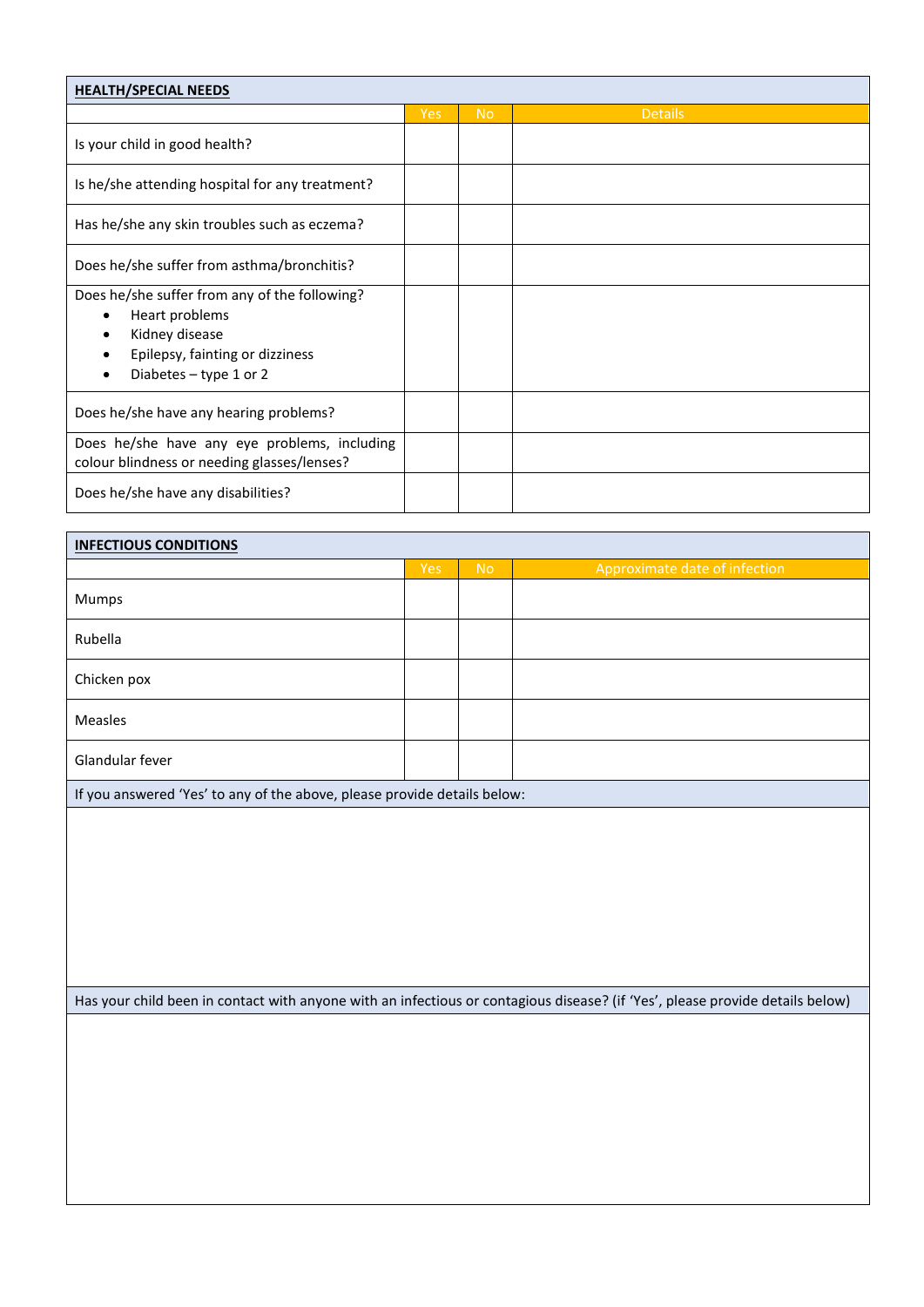| <b>ALLERGIES</b> - if you indicate 'Yes' to any of these questions you must complete a School Health Care Plan            |            |           |                |
|---------------------------------------------------------------------------------------------------------------------------|------------|-----------|----------------|
|                                                                                                                           | <b>Yes</b> | <b>No</b> | <b>Details</b> |
| Is your child allergic to any foods such as nuts?                                                                         |            |           |                |
| Does he/she suffer from hay-fever?                                                                                        |            |           |                |
| Does he/she suffer from allergic reactions to bee or<br>wasp stings?                                                      |            |           |                |
| Does he/she suffer from an allergic reaction to any<br>drugs or medicines such as Penicillin?                             |            |           |                |
| Does he/she suffer with any allergic reactions that<br>require the administration of an EPIPEN or other<br>auto-injector? |            |           |                |
| Does he/she suffer from an allergic reaction to any<br>animals?                                                           |            |           |                |

| <b>IMMUNISATION</b>                                               |     |           |                |
|-------------------------------------------------------------------|-----|-----------|----------------|
|                                                                   | Yes | <b>No</b> | <b>Details</b> |
| Are all of your child's immunisations/vaccinations<br>up-to-date? |     |           |                |

| MEDICATION - if you indicate 'Yes' to any of these questions you must complete a School Health Care Plan |     |           |                |
|----------------------------------------------------------------------------------------------------------|-----|-----------|----------------|
|                                                                                                          | Yes | <b>No</b> | <b>Details</b> |
| Does your child require any prescribed medication<br>on a daily basis?                                   |     |           |                |
| Can this medication be self-administered?                                                                |     |           |                |

| MEDICATION AND TREATMENT - please provide the details of all medication/treatment below |               |                               |                  |  |
|-----------------------------------------------------------------------------------------|---------------|-------------------------------|------------------|--|
| <b>Name</b>                                                                             | <b>Reason</b> | <b>Dosage (if applicable)</b> | <b>Frequency</b> |  |
|                                                                                         |               |                               |                  |  |
|                                                                                         |               |                               |                  |  |
|                                                                                         |               |                               |                  |  |
|                                                                                         |               |                               |                  |  |
|                                                                                         |               |                               |                  |  |
|                                                                                         |               |                               |                  |  |
|                                                                                         |               |                               |                  |  |
|                                                                                         |               |                               |                  |  |
|                                                                                         |               |                               |                  |  |
|                                                                                         |               |                               |                  |  |
|                                                                                         |               |                               |                  |  |
|                                                                                         |               |                               |                  |  |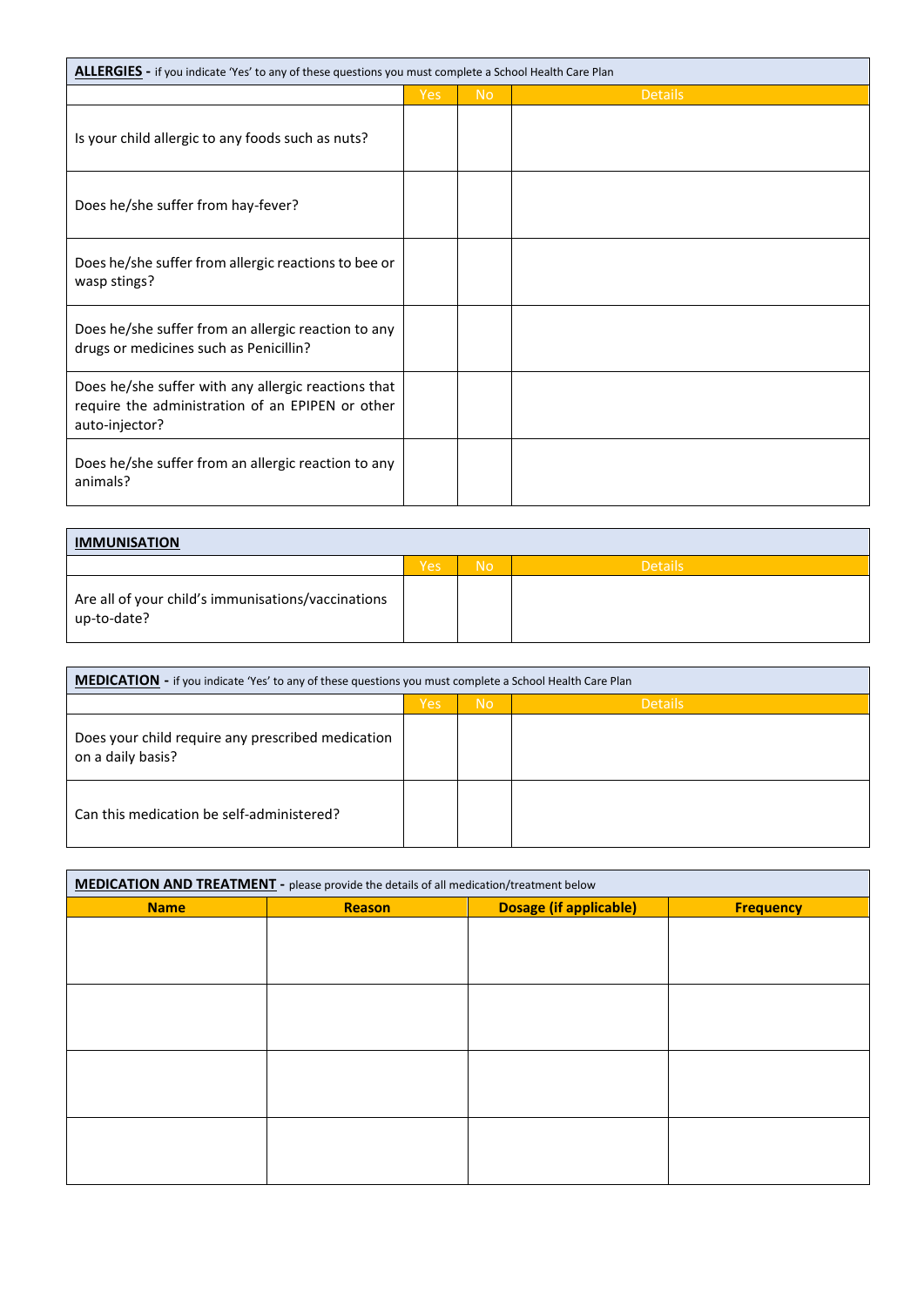| <b>DIETARY NEEDS</b>                                                                                |            |           |                |
|-----------------------------------------------------------------------------------------------------|------------|-----------|----------------|
|                                                                                                     | <b>Yes</b> | <b>No</b> | <b>Details</b> |
| Does your child have any special dietary needs,<br>such as no eggs, dairy products, vegetarian etc? |            |           |                |

| <b>SPECIAL NEEDS - any specialist reports must be attached</b>                                                                                       |            |                |                |  |
|------------------------------------------------------------------------------------------------------------------------------------------------------|------------|----------------|----------------|--|
|                                                                                                                                                      | <b>Yes</b> | N <sub>o</sub> | <b>Details</b> |  |
| Has your child ever experienced any cognition<br>and/or learning (general or specific) difficulties?                                                 |            |                |                |  |
| Has your child ever experienced any behavioural,<br>emotional and/or social difficulties?                                                            |            |                |                |  |
| child<br>experienced<br>Has<br>your<br>ever<br>any<br>communication and/or interaction difficulties<br>(eg language or autistic spectrum disorders)? |            |                |                |  |
| Has your child ever experienced any mental health<br>conditions?                                                                                     |            |                |                |  |
| Has your child ever experienced any physical<br>difficulties?                                                                                        |            |                |                |  |
| Have you ever sought any specialist advice with any<br>difficulties, eg an Educational Psychologist?                                                 |            |                |                |  |
| Do you have any reports on your child that we need<br>to see, eg a dyslexia report?                                                                  |            |                |                |  |

**Please provide details below of any condition which may prevent your child from taking a full part in the school's academic and games or sports curriculum, and outdoor activities.**